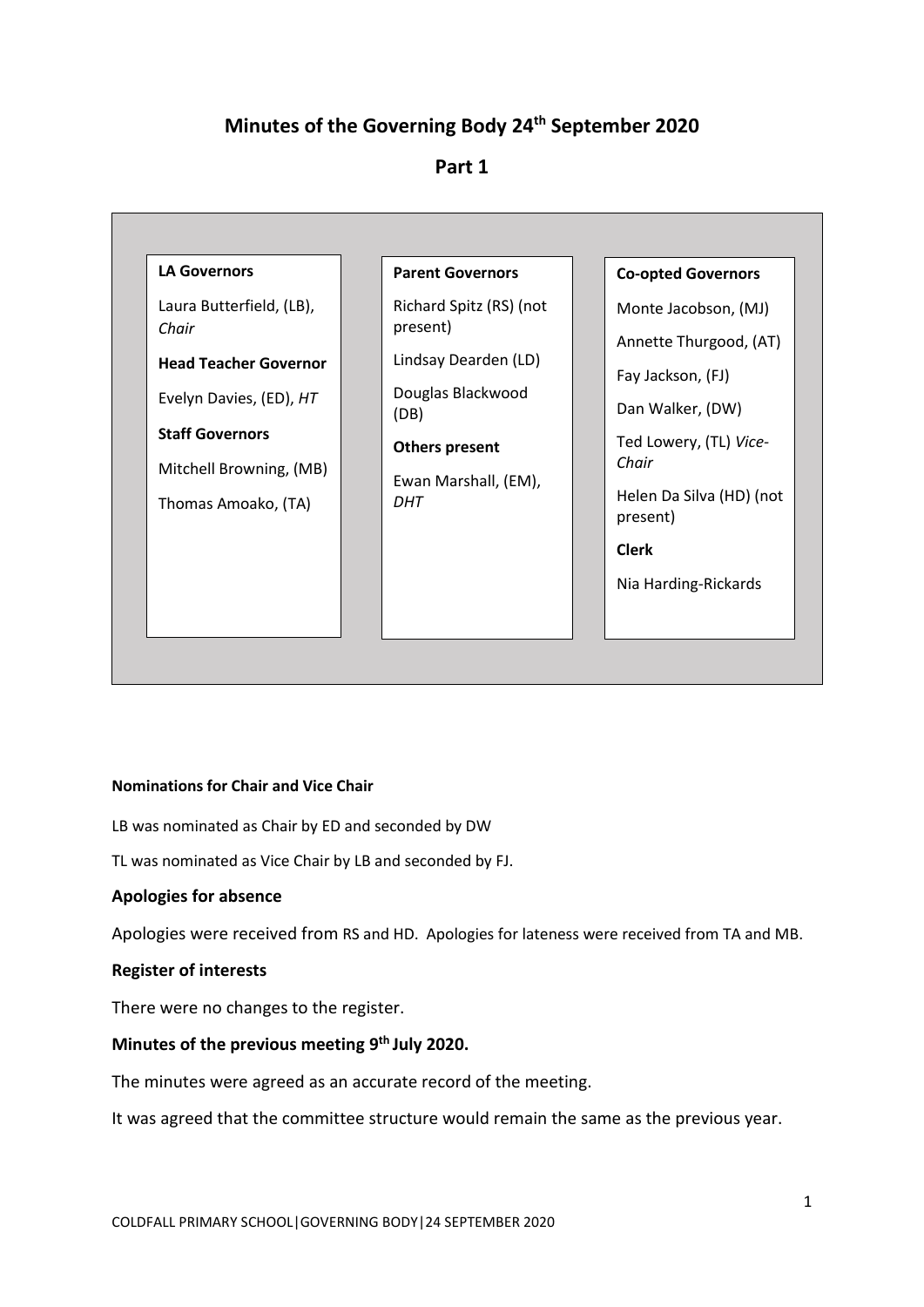#### **Head Teacher's Verbal Report**

As the meeting was initially due to take place on National Poetry Day, ED prepared and read a poem which informed the GB about school life during the pandemic and demonstrated that as a school we are remaining positive.

The GB read the relevant attachments prior to the meeting.

The children have had a happy start to the term and have settled quickly. They are coping well with the new routine.

We have 60 children in our Friday catch up groups. Children have undergone a baseline assessment focused on reading, after 10-12 sessions and they will be reassessed.

Teachers are using PHSE as a time to talk to give children the opportunity to discuss worries with teachers.

Children are working on their All About Me projects. The school held a gratitude poster competition. ED is filming a weekly video assembly in lieu of one in the hall. Children brilliant with new routine.

Due to school closures last term, last year's Year 1 children will be assessed in Phonics after half term.

Attendance for pupils and staff is currently an issue. We have 40-90 absent children per day. These are mostly covid related (isolation etc) as well as other illnesses. This is really difficult for teachers who never know which children will be coming in. Our attendance is below where we were last year but still above the national average.

We have had 11-12 staff absences for various reasons.

So far we have closed 1 class due to Y3 child whose test was inconclusive but whose parent's test was positive.

We are prioritising school tests for staff to keep school open and for emergencies.

Teachers having very few breaks due to the bubble system. However, there is still a positive attitude around school.

ED discussed the updated Remote learning plan. This is for children who are unwell or self-isolating so those children still have access to learning. If a whole class closes then there is further provision, including 3 videos daily and weekly zoom. This mainly covers English, Maths, Topic and afternoon activities.

AT asked whether all children have access to remote learning.

The school has given out 3 out of 20 available laptops to children who require them.

The school has appointed a full time cleaner who comes in for the whole day to clean touch points. The pandemic is costing the school a lot of money in staff and equipment.

The parents have been fantastic with the staggered pick up and drop off. So far it is going well but we have no yet tried this in poor weather conditions.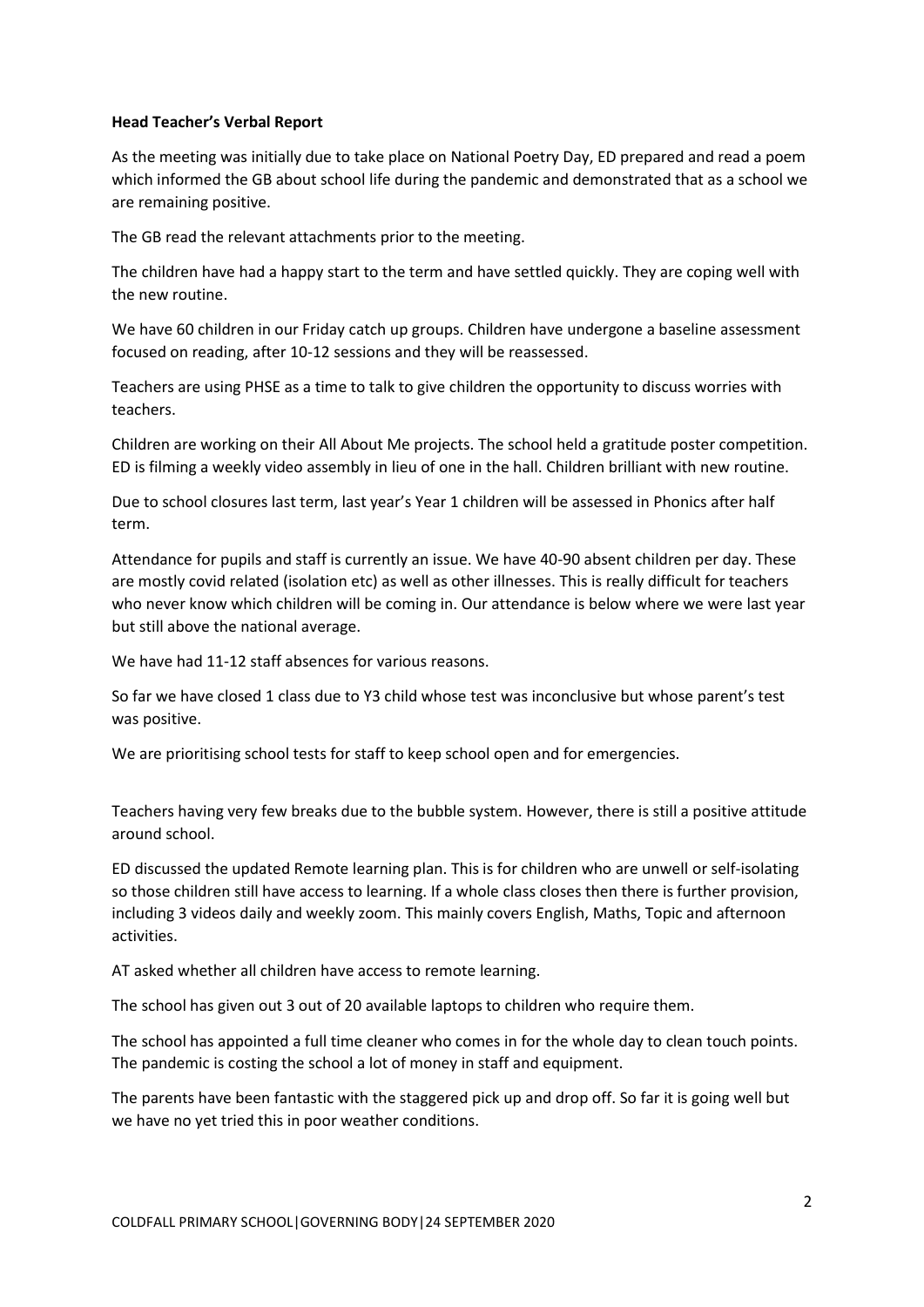Children have been eating in their classrooms which is going well. Children are enjoying the meals but sadly we do have a lot of food waste.

Avril Appiah is now leading Kitchen and we got a 5-star rating in an unexpected inspection.

RS emailed some questions ahead of the meeting:

1) What provision is being made for children who end up missing several days of school while e.g. waiting for a covid test result?

Hopefully now we have sent the updated Remote Learning letter RS will feel reassured that there is provision for children who are absent from school.

2) Has the school year has begun with the assumption that children completed the work set for them on Google Classroom during the March to July period?

We still have all previous learning on GC. Unfortunately, it is not possible to go through which children did what during the lockdown. Teachers are doing their best but we have had a lot of absences so it's hard to help children to catch up. This will be an ongoing challenge.

LB thanked ED for a very detailed and informative report.

AT – asked whether, if people start panic buying again, does the school have enough stock of essentials?

ED – yes for at least 3 weeks

There was some discussion of what would happen if several members of staff were absent:

There will come a point if lots of staff are absent we might have to close more classes.

AT informed the GB that some walk in testing facilities are open. There is one in Kentish Town.

ED reiterated that the school is keeping tests for staff and that teachers are on the priority list in order to avoid class closure as far as possible. The school has arranged for all staff to have the flu jab if they would like to. Hopefully all staff over 50 will agree. ED feels this is a good strategy to prevent staff illness.

TL asked what is happening with clubs at the moment.

ED – We have after school clubs within year groups until 5pm with 2 members of staff in each. These involve a range of indoor and outdoor activities. Not very many children have taken this up unfortunately. A possible issue is that if a child has a positive test it would affect everyone in their club as well as their class.

The school has been able to take a few lettings but of course these have to follow all the procedures. The school is facing some financial challenges as there is no self-generated income at the moment and therefore the school is making a loss. Pay rises are coming which will be very expensive for the school and we are not getting enough funding to pay for the pay rise. The school will need to ask parents for more contributions. The Friends of Coldfall have given the school money for more reading books, PE equipment and play time boxes which is really helpful.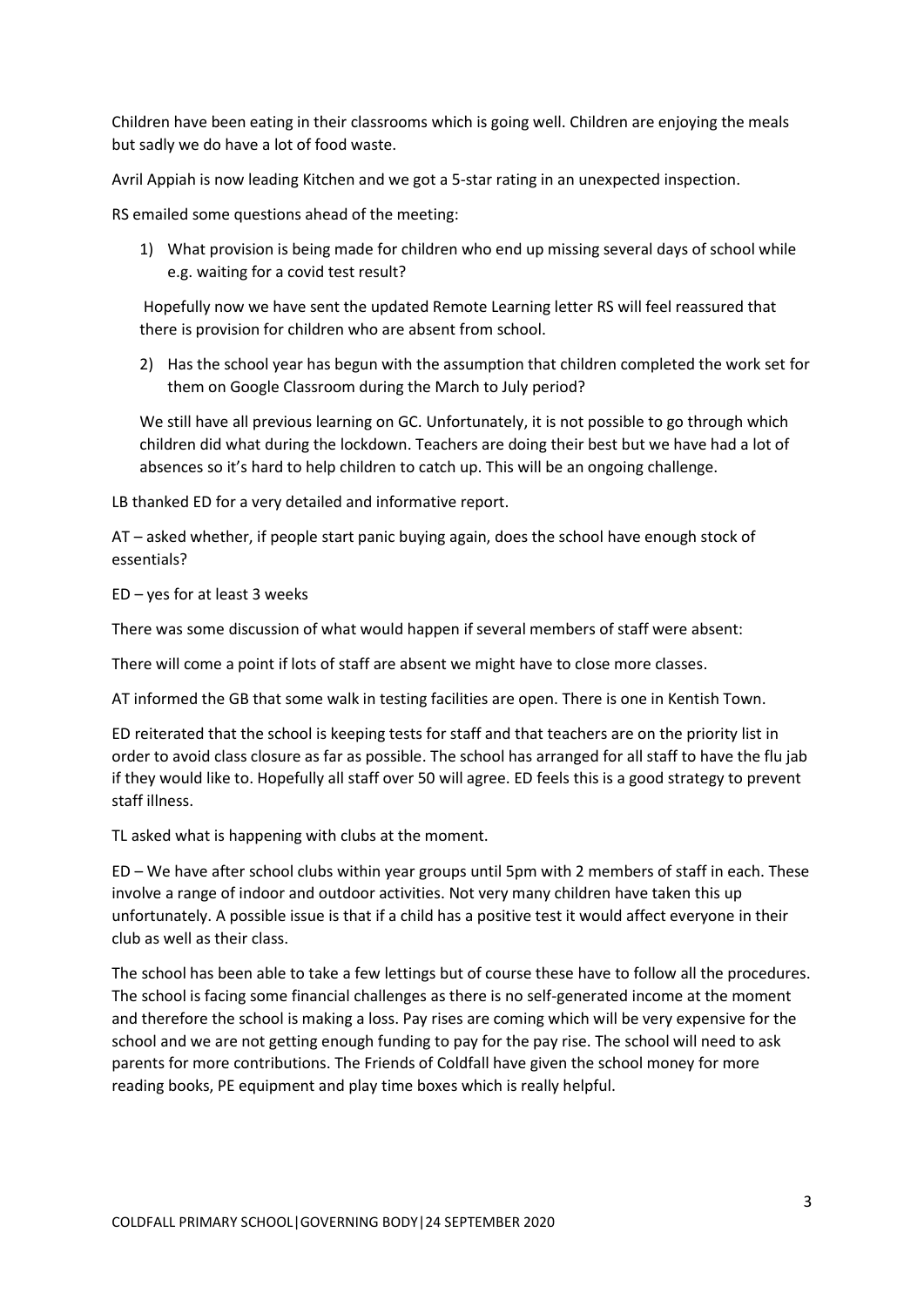Rob Bean has taken over from Kate Vetch, who has had a baby, as Music Teacher. The guidelines around teaching music are quite strict and we are unable to run any choirs at the moment.

LD enquired about singing lessons as lots of children interested in these but there seems to be limited availability.

EW explained that we cannot accommodate more music teachers at the moment.

LD also asked about packed lunches as some children bring very unhealthy lunches at the moment.

NHR to add something to Headlines reminding parents of the importance of healthy eating.

EW feels it is not fair to pick individual parents up on this at the moment. Some children have visibly put on a lot of weight during lockdown and we need to tread carefully surrounding that.

FJ said ED had painted a picture of what is going on in school. Coldfall is doing a fantastic job and we need to be mindful of everyone's wellbeing especially EDs as she having to work so hard.

ED said a big concern is that teachers feel really supported as they have many new responsibilities and the way they teach has had to change.

DB asked how often the school can order covid tests.

NHR explained that the school can order 10 tests at a time, and can order them 21 days after the shipping date of the previous order.

#### **Committees Terms of Reference**

Changes to the TOR had been agreed in the previous meeting.

The GB agreed that committee memberships should remain the same as the previous academic year.

The GB agreed that the committee meetings could still be in person with social distancing.

#### **Governor Training**

At the time of the meeting there had been no GB training yet. NHR reminded the GB that training is very important and that there will be sessions online.

#### **Equalities**

The GB appointed HD as BAME link governor.

#### **AOB**

The GB ratified HD's appointment.

MJ has stepped down from the GB. LB and ED thanked him for many years of service.

MJ – it has been a pleasure and a privilege. He is glad to feel he has made a contribution. He feels the school is in good hands for the difficult times ahead.

LB's new term as LA governor was ratified.

DW agreed to continue as a member of GB.